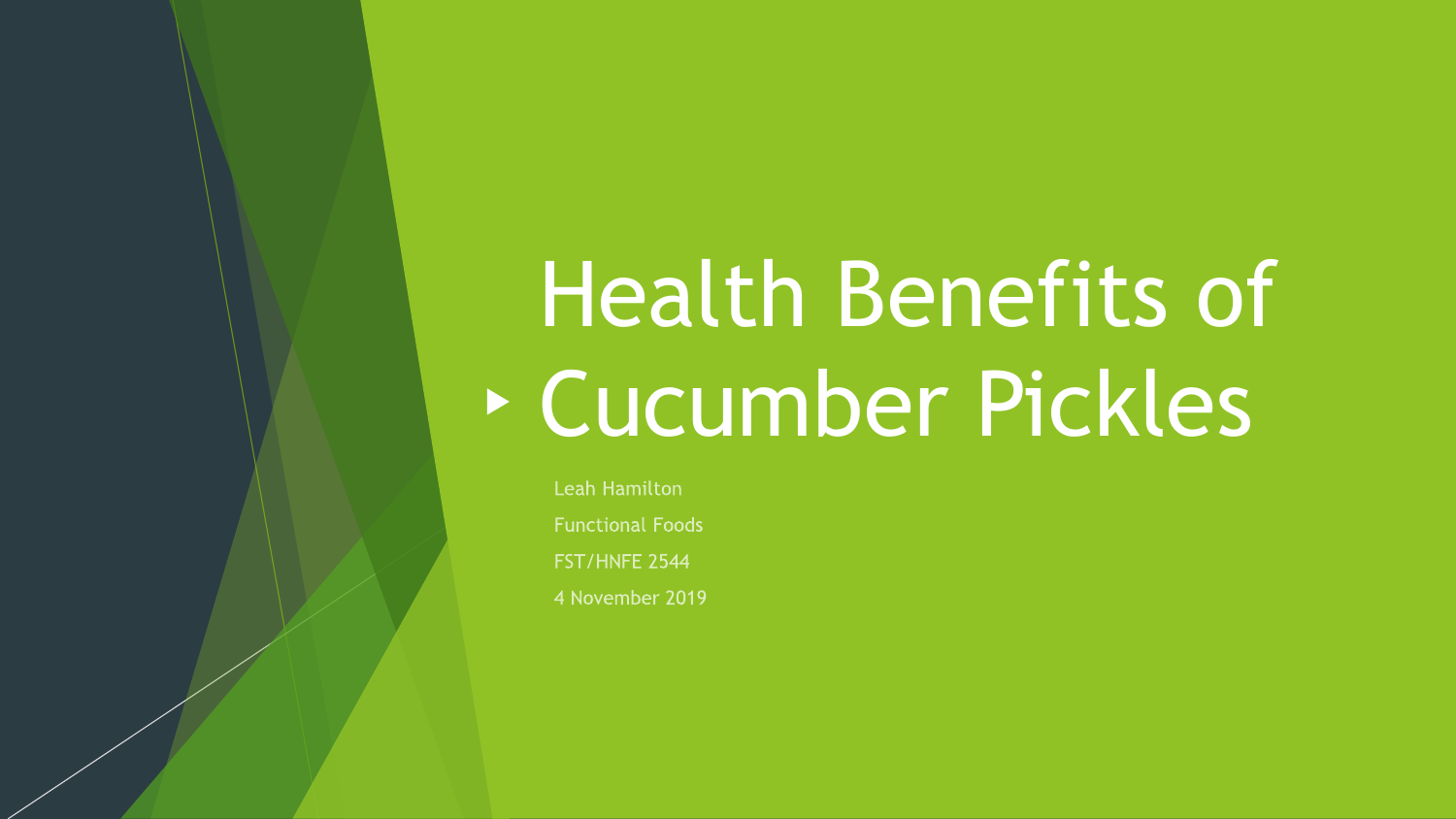



Serving Size: ¼ pickle Calories: 5 Sodium: 260mg (11%)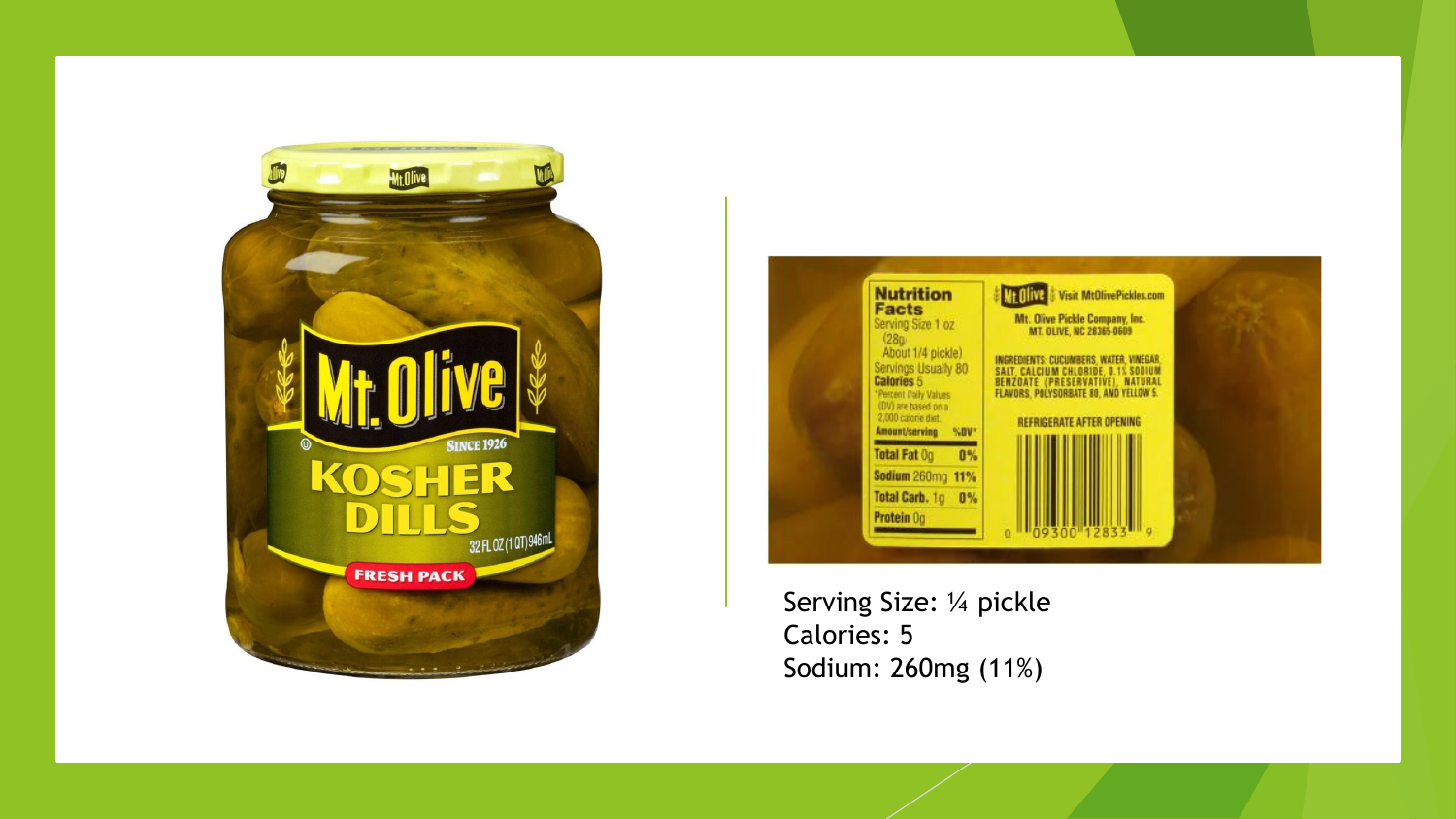

## The FDA's Outdated **Standards Make Shopping** for Healthy Food More Confusing

Bureaucrats at the FDA would be wise to take a more holistic approach to nutrition, allowing companies that offer high-fat but high-nutrient foods a better chance to explain and market their products.

Sunday, October 6, 2019

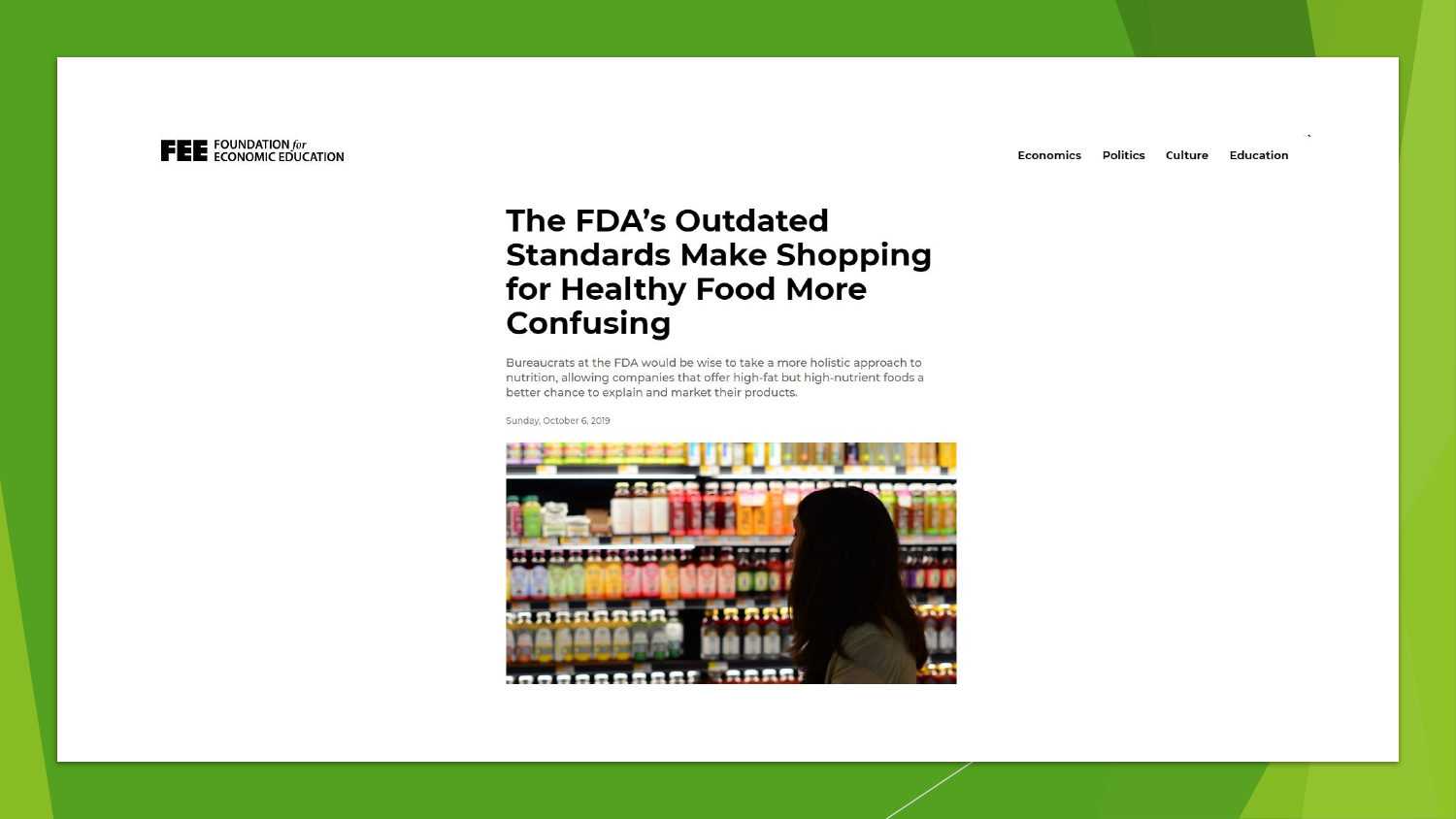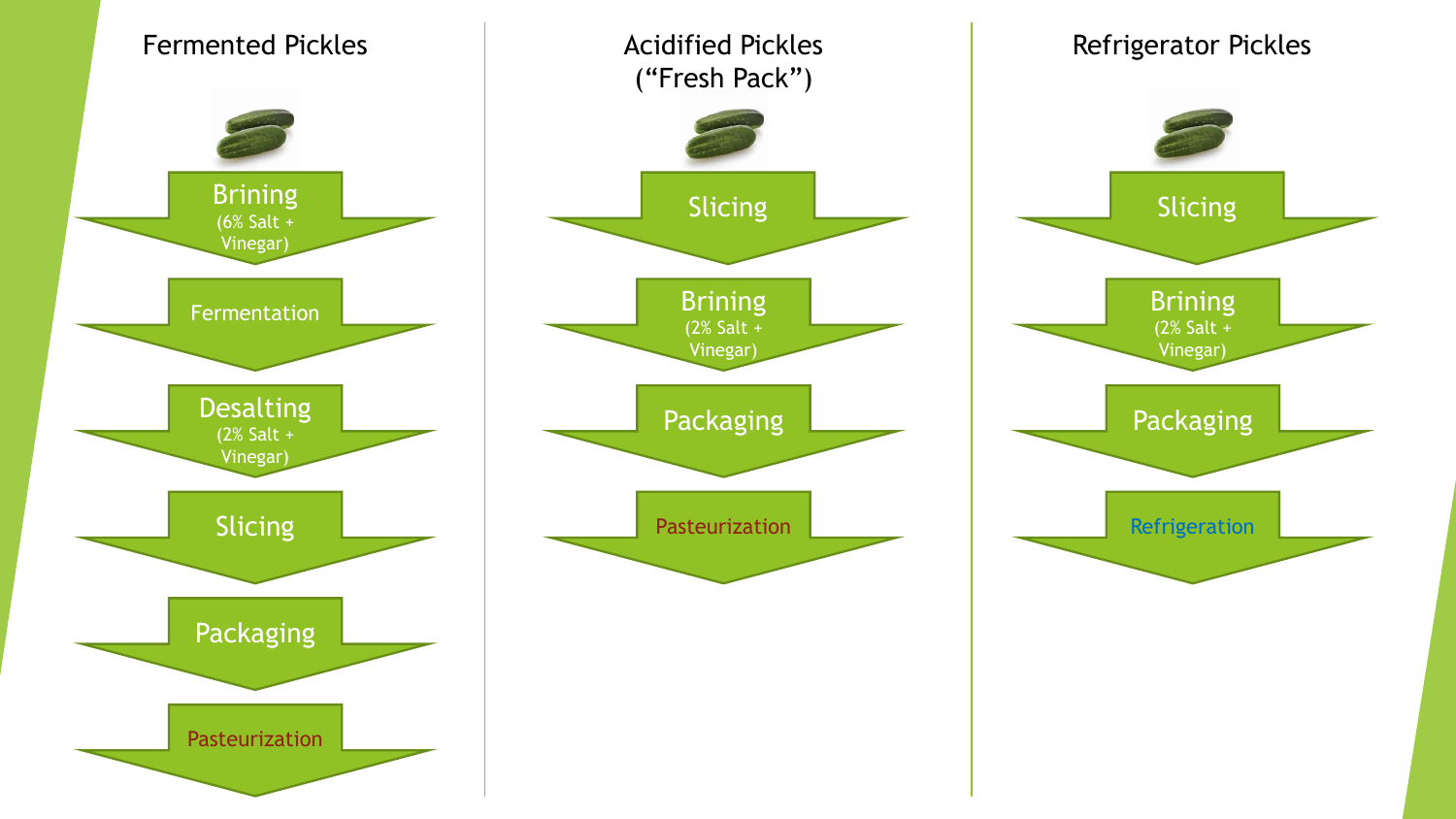## Fermented Pickles **Acidified Pickles**



- Acetic acid from vinegar (lower concentration)
- Lactic acid from fermentation
- High salt content needed to select for desired *Lactobacillus ssp*.
	- Too high to eat
	- No starter culture used
- Desalting step produces a waste water with high salt content
- Pasteurization necessary to stop fermentation

("Fresh Pack")



- Acetic acid from vinegar
- NO lactic acid fermentation
- Pasteurization necessary for shelf stability

## Refrigerator Pickles



- Acetic acid from vinegar
- NO lactic acid fermentation
- Unpasteurized
- Must be refrigerated to prevent spoilage fermentation
- Could contain live microbes, no guarantee they're beneficial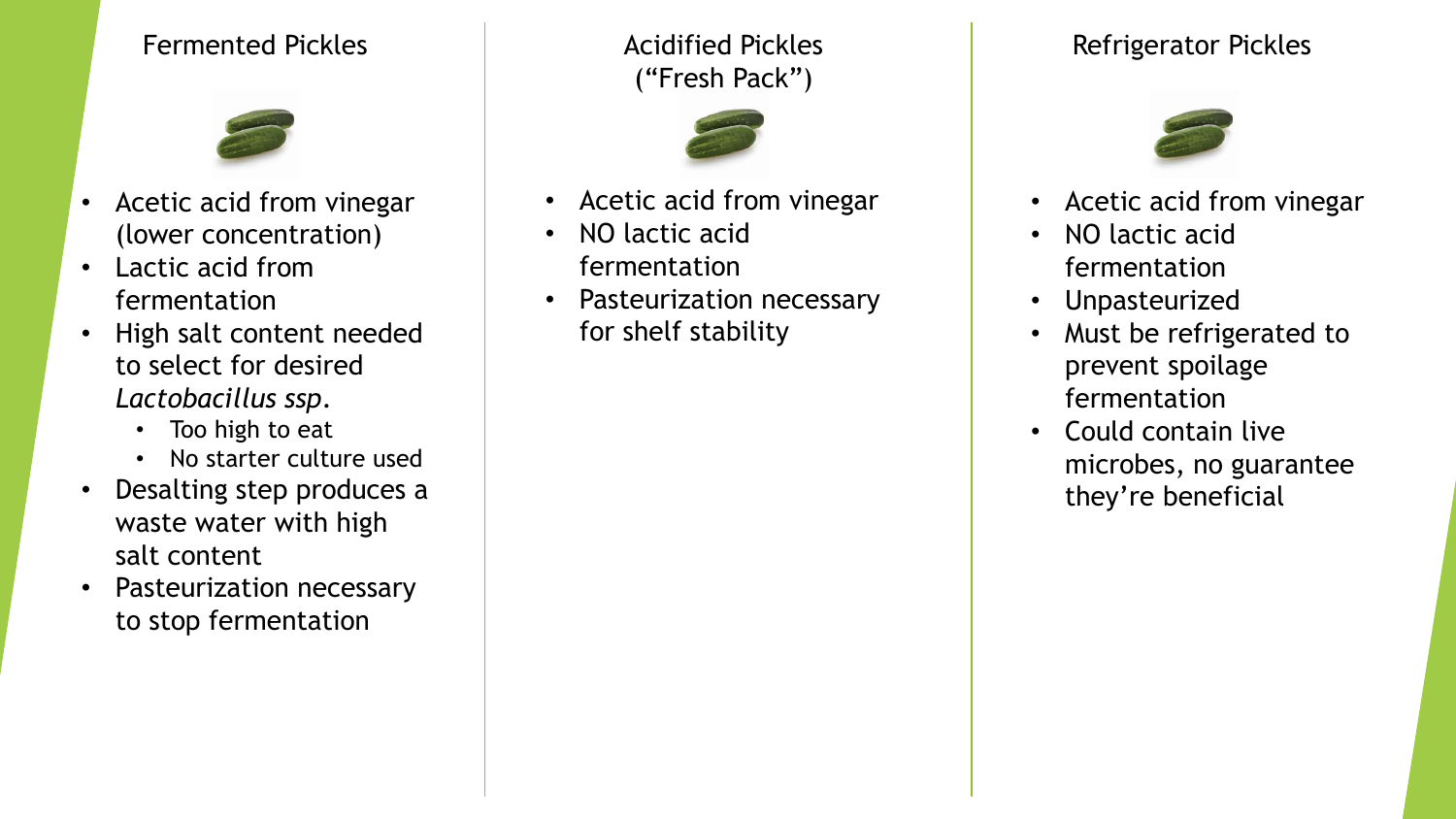#### **IFTNEXT | ARTICLE**

#### Bioactive peptides identified in fermented cucumbers

Scientists have developed a novel mass spectrometry technique that allowed them to analyze pickle components to determine whether fermented cucumbers are healthier than raw ones.



August 20, 2019



Scientists at the U.S. Department of Agriculture's Agricultural Research Service (ARS) have partnered with North Carolina State University researchers to develop a novel mass spectrometry technique that allowed them to analyze pickle components to determine whether fermented cucumbers are healthier than raw ones.

Research on the potential health benefits of fermented foods has mainly focused on ingestion of live microorganisms and the subsequent probiotic 

#### Survival and Growth of Probiotic Lactic Acid **Bacteria in Refrigerated Pickle Products**

Sicun Fan, Fred Breidt, Robert Price, and Ilenys Pérez-Díaz

Abstract: We examined 10 lactic acid bacteria that have been previously characterized for commercial use as probiotic cultures, mostly for dairy products, including 1 Pediococcus and 9 Lactobacilli. Our objectives were to develop a rapid procedure for determining the long-term survivability of these cultures in acidified vegetable products and to identify suitable cultures for probiotic brined vegetable products. We therefore developed assays to measure acid resistance of these cultures to lactic and acetic acids, which are present in pickled vegetable products. We used relatively high acid concentrations (compared to commercial products) of 360 mM lactic acid and 420 mM acetic acid to determine acid resistance with a 1 h treatment. Growth rates were measured in a cucumber juice medium at pH 5.3, 4.2, and 3.8, at 30 °C and 0% to 2% NaCl. Significant differences in acid resistance and growth rates were found among the 10 cultures. In general, the acid resistant strains had slower growth rates than the acid sensitive strains. Based on the acid resistance data, selected cultures were tested for long-term survival in a simulated acidified refrigerated cucumber product. We found that one of the most acid resistant strains (Lactobacillus casei) could survive for up to 63 d at 4 °C without significant loss of viability at 10<sup>8</sup> CFU/mL. These data may aid in the development of commercial probiotic refrigerated pickle products.

Keywords: acetic acid, acid resistance, lactic acid, probiotic, refrigerated pickles

Practical Application: The development of probiotic pickled vegetable products will be facilitated by identifying probiotics that can survive in acidified vegetable products with a proposed shelf life of 2 or more months. We analyzed the growth and acid resistance of 10 probiotic lactic acid bacterial cultures and found that cultures selected for acid resistance had superior long-term survival (up to 2 mo) in a simulated refrigerated probiotic vegetable product that included a fermentation step. These data may be useful to aid the development of a commercial process for the manufacture of probiotic pickles.

#### Introduction

Probiotics are defined by the World Health Organization as live including those with vegan or lactose intolerant diets. Alternamicroorganisms, which when administered in adequate amounts, tive means of providing probiotics in the human diet have been confer a health benefit on the host (World Health Org. 2002). suggested, including meat products and vegetable and fruit juices Probiotic microorganisms include species of the genera Latobacil- (Sheehan and others 2007; Martins and others 2013; Rouhi and lus and Bifidobacterium, and to date, have been used primarily in others 2013). While general health claims have been made condates applications (Collins and others 1998). Desearch on probi- cerning consumption of kimchi and other fermented vegetable

and inappropriate for some individuals for a variety of reasons,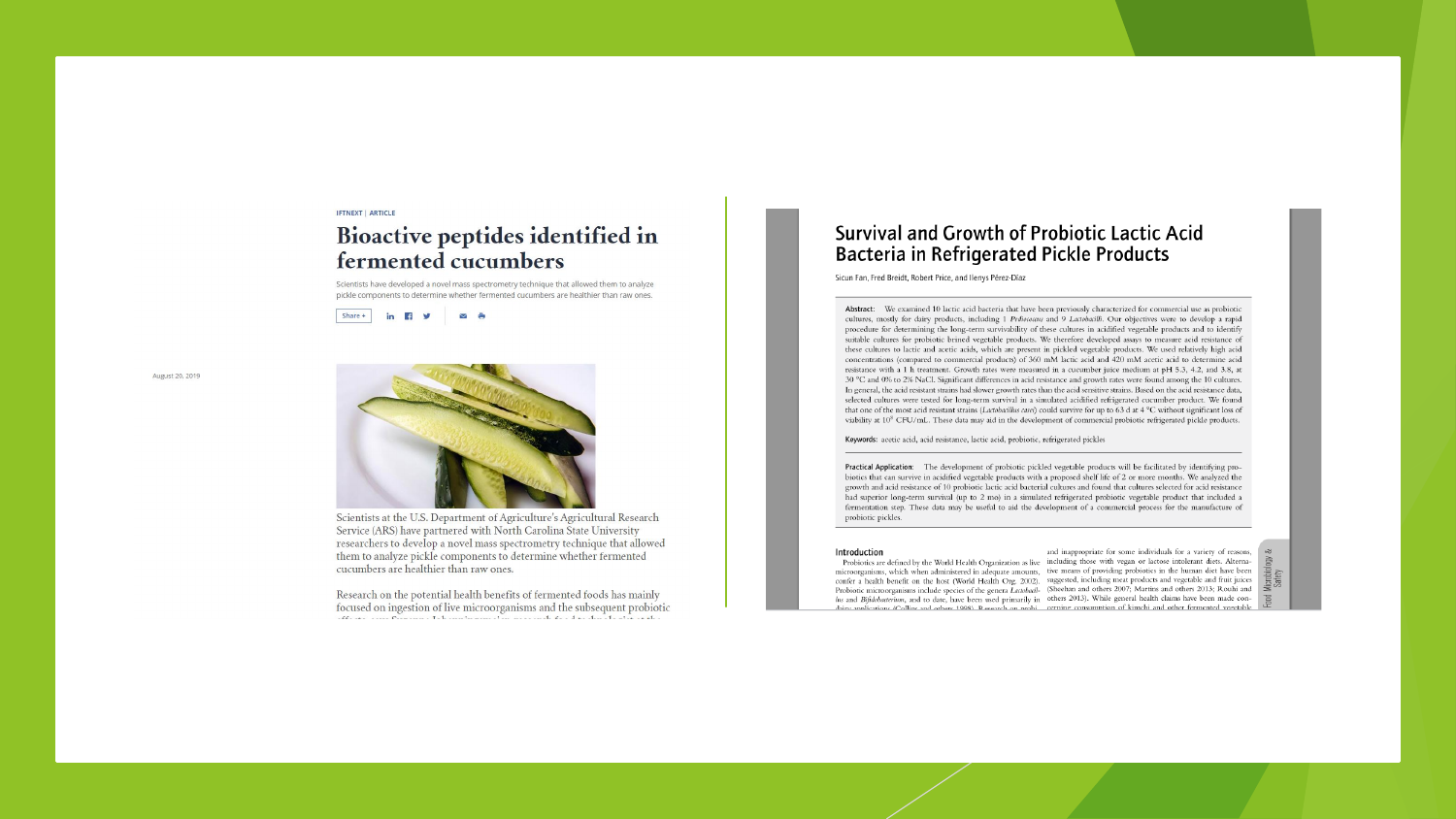# USDA Agricultural Research Service

- Basic & applied government research
- Largely publicly funded, focusing on agricultural issues
- Most research commodity-specific
- **Many research locations located on university campuses** 
	- E.g. NC State University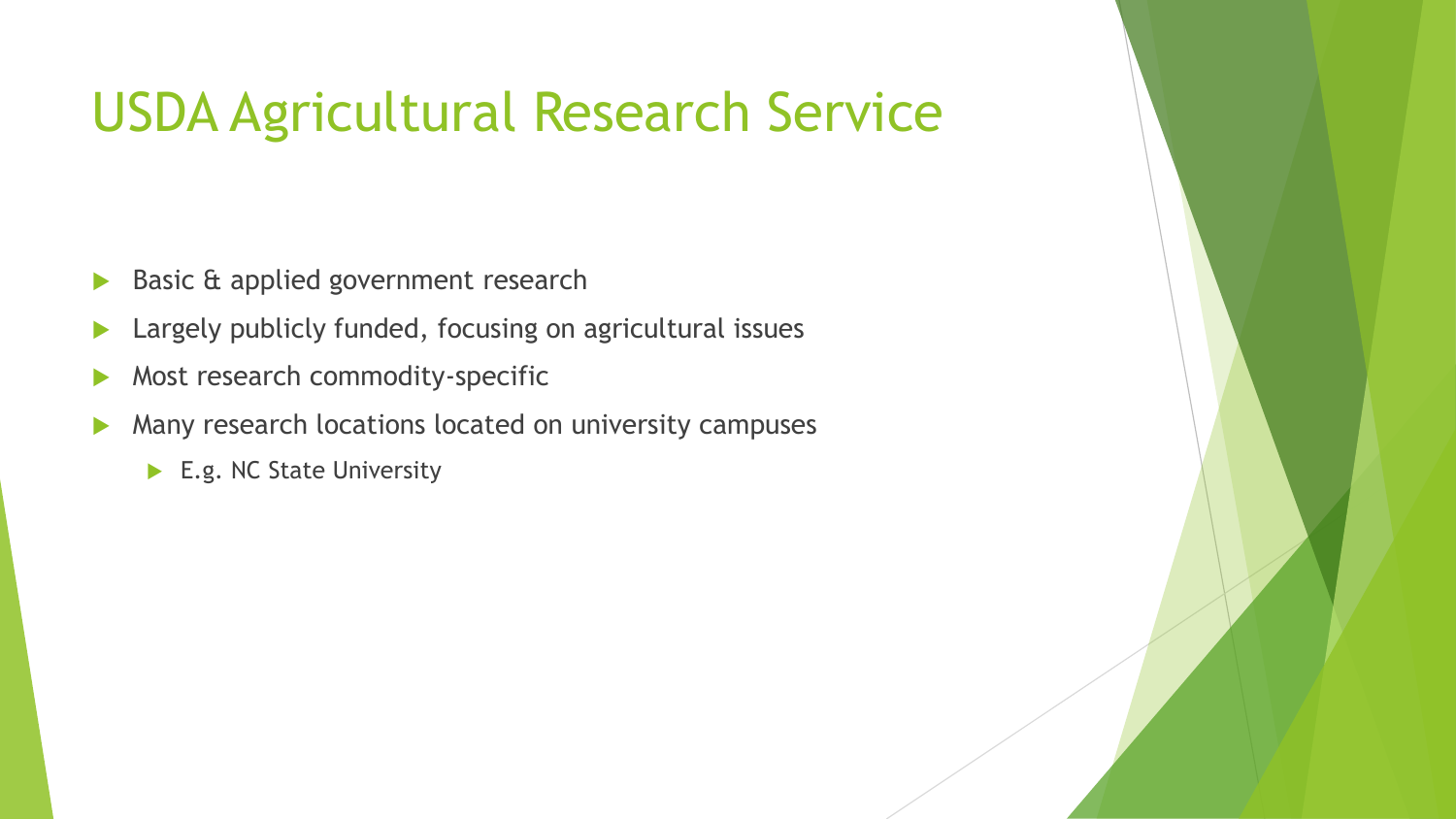# USDA-ARS Research Projects

Saltwater waste reduction

- Fermented pickles require an unpalatable high-salt brine to control the fermentation
- $\blacktriangleright$  The desalting step makes a lot of high-salt wastewater
	- $\blacktriangleright$  Financial cost
	- Environmental cost
- Reduction methods:
	- $\blacktriangleright$  Calcium chloride brine
	- $\blacktriangleright$  Starter culture

### Health benefits and marketing

- Bioactive peptides
- Probiotic pickle formulations
- Reduced salt formulations